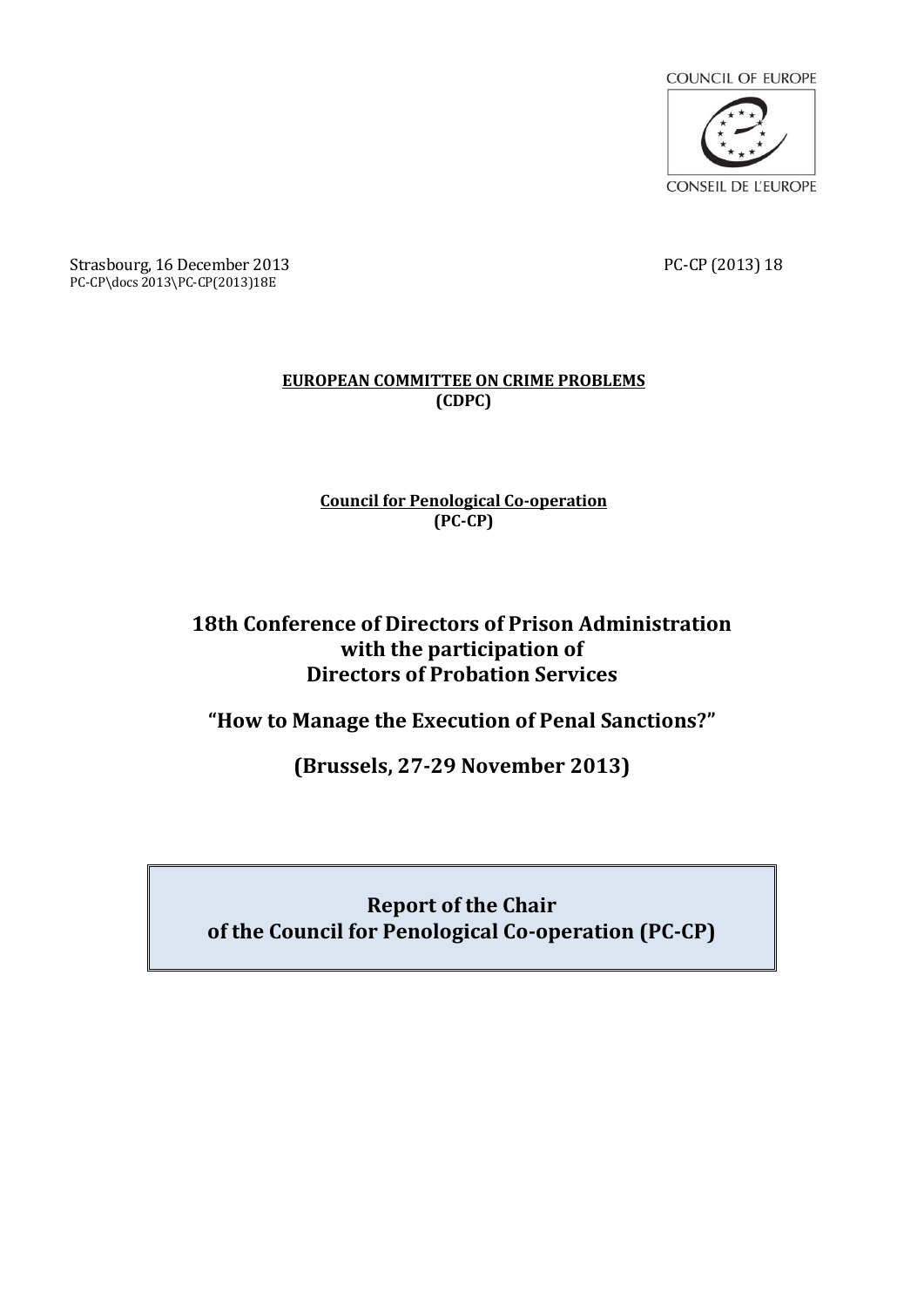## **Introduction**

The 18th Conference Directors of Prison Administration (CDAP), with the participation of Directors of Probation Services, was held in Brussels on 27-29 November 2013. It was organised together with the Belgian Prison Administration and Ministry of Justice, which deserve special thanks for the excellent conditions they provided for holding the Conference.

The Conference gathered together around 140 participants: Directors General of prison administrations, Directors of probation services, representatives of the judiciary, of ministries of justice and well-known international experts in the penitentiary field. The Conference was also attended by a judge from the European Court of Human Rights and by representatives of the Consultative Council of European Judges (CCJE), the Consultative Council of European Prosecutors (CCPE), the European Committee on Crime Problems (CDPC) and the Council for Penological Co-operation (PC-CP). The European Commission, the European Organisation of Prison and Correctional Services (EuroPris) and the European Organisation for Probation (CEP) were also represented (see Appendix III).

The objective of the Conference was to discuss how to better manage the execution of penal sanctions in order to combat prison overcrowding and the overuse of imprisonment and to reduce recidivism by preparing prisoners for release and social reintegration more effectively.

#### **Visit to the Beveren Prison**

Before the start of the Conference a visit was organised for the participants to the new Beveren prison which is still under construction (opening planned for the end of January 2014). The delegations had the chance to visit all parts of this modern high-tech prison (based on a private public partnership arrangement) and to discuss different aspects of its functioning: security, safety, regime, working opportunities, training of staff and of inmates.

Prison architecture, construction and maintenance costs were also considered, as well as the organisation of prison visits and court hearings (in a special separate part inside the prison premises).

#### **Opening session**

The Conference was opened by Mr Hans Meurisse, Director General of the Belgian Prison Administration and by Ambassador Torbjørn Frøysnes, Head of the Council of Europe Liaison Office with the European Union. Ms Annemie Turtelboom, Minister of Justice of Belgium welcomed the participants at a special Meet & Greet evening drink.

The keynote speakers shared some important reflections related to the overall chain of execution of sanctions and measures and the place and role of the prison in this respect, the successes and failures imprisonment may have in putting someone back on the right track and the need for close co-operation between the prison and probation services in order to ensure the seamless preparation for release and return to society. The need for modern methods of work with prisoners based on the new technologies coupled with an individualised prison regime was also underlined.

#### **Panels**

The three panels were split by working languages with all speakers making presentations on all panels. Despite the identical presentations the debates which followed were sometimes dependent on the legal systems and penal cultures of those attending the panel which helped give a broader regionalised European overview of the execution of penal sanctions. Some of the issues discussed related again to the ever-rising problem of prison overcrowding and the deteriorating working conditions of staff and to seeking solutions to this problem. It was underlined during the debates that there is an urgent need to change the approach to offenders and that low-cost solutions contribute further to bad prison conditions and to a preparation for release which is outdated and inefficient. The need for the decriminalisation of minor offences and for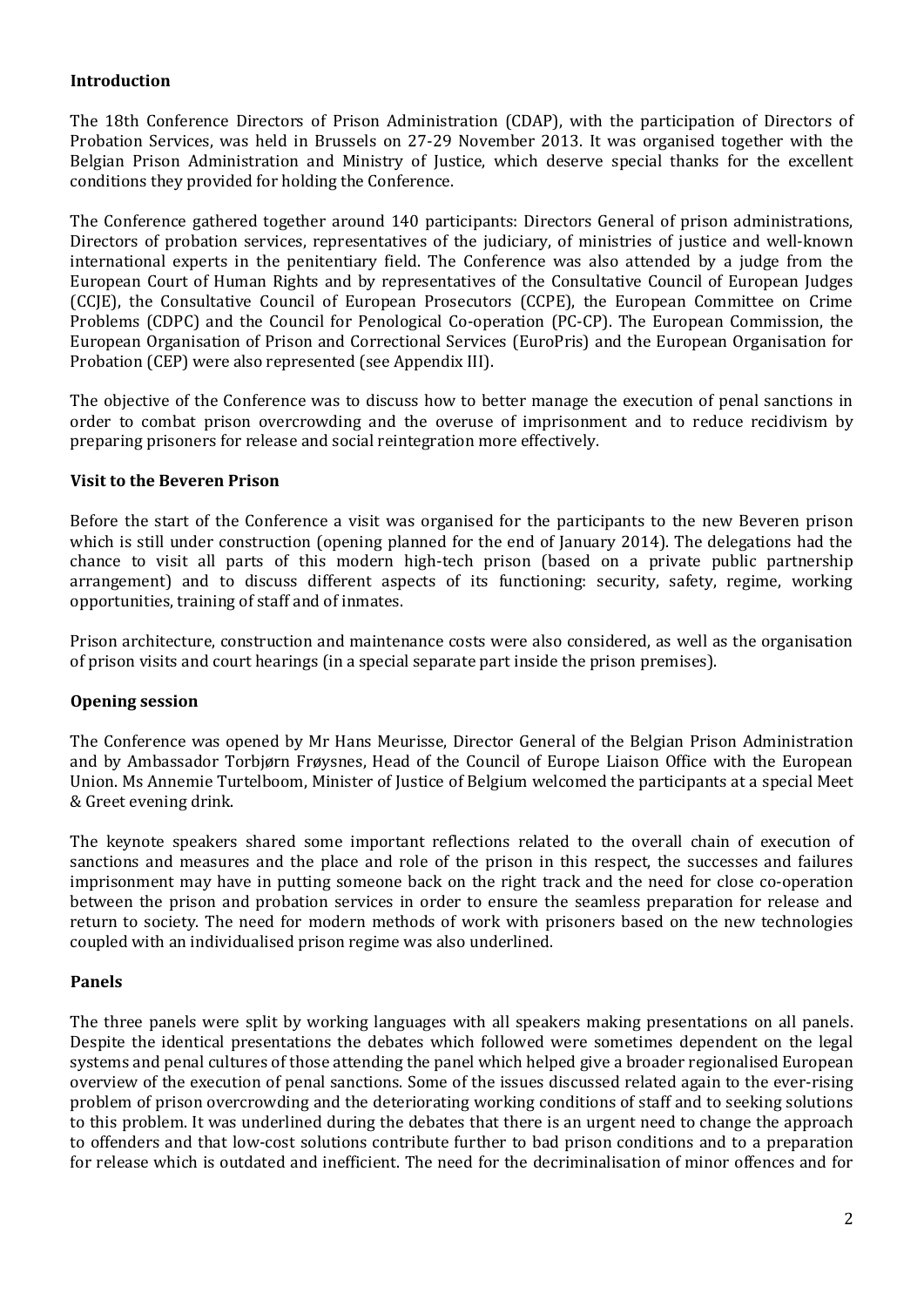seeking alternatives to imprisonment was underlined again as a viable option for dealing with prison overcrowding.

Many were in favour of diverting juveniles and drug addicts away from the criminal justice system and in favour of using more restorative justice methods as a way of reducing the use of imprisonment.

The place of probation as a fully-fledged partner was highlighted by several speakers. Some insisted on the need to have separate services in order not to keep probation in the shadow of the prison system, others promoted the need for joint work and structures for ensuring a seamless crime-free transition from prison back to society. Examples of improved relations and working together were shared by several delegations. All agreed that the structures and functioning of both prison and probation services need to be clearly defined and that they should co-operate closely and on an equal footing.

The judges and prosecutors attending the Conference took an active part in the discussions and shared their opinions on the execution of penal sanctions.

#### **Closing Session**

At the closing session Mr Johannes Silvis, judge at the European Court of Human Rights made an extensive presentation of the case law of the Court related to imprisonment and highlighted the major human rights aspects related to the treatment of the detainees. His speech was followed by questions from the national delegations demonstrating the importance of the subject for the audience and the need to share updated information on regular basis.

In his closing address Mr Philippe Boillat once again underlined the Council of Europe's concerns related to increasing prison overcrowding in many member states and the ensuing negative effects it has on prison conditions, on the treatment of prisoners and on the preparation for release. He also recalled the major role Council of Europe has not only in setting standards but also in ensuring the execution of the Court judgments (including those related to prisons) and in monitoring the treatment of prisoners. He welcomed the participation of judges and prosecutors in the Conference and insisted on the need to have close co-operation between all agencies and institutions concerned and on the need to promote the role and place of alternatives to detention and of the services entrusted with their execution, namely the probation services.

#### **Outcome**

Mr André Vallotton, Chair of the Council for Penological Co-operation (PC-CP) drew conclusions from the presentations and discussions at the Conference.

Since 2004 the directors of the probation services of Council of Europe member states have been invited on a regular basis to the CDAP. He therefore proposed to institutionalise this practice and to start, as of next year, calling this event Conference of Directors of Prison and Probation Services. This would send a strong message to the national authorities on the equal role played by these services in executing penal sanctions and measures and in dealing with offenders.

It was also proposed that the issue of prison overcrowding should be kept high on the agenda and that good practices regarding alternative ways of reducing crime and recidivism rates and of sanctioning offending behaviour should be shared. Mr Vallotton stressed that "[l]engthening of custodial penalties does not constitute an added factor of security or deterrence, by contrast to certainty of the criminal justice response".

The practice of inviting judges and prosecutors to these conferences was also welcomed and should be continued as this creates bridges between the agencies and authorities at both national and European level.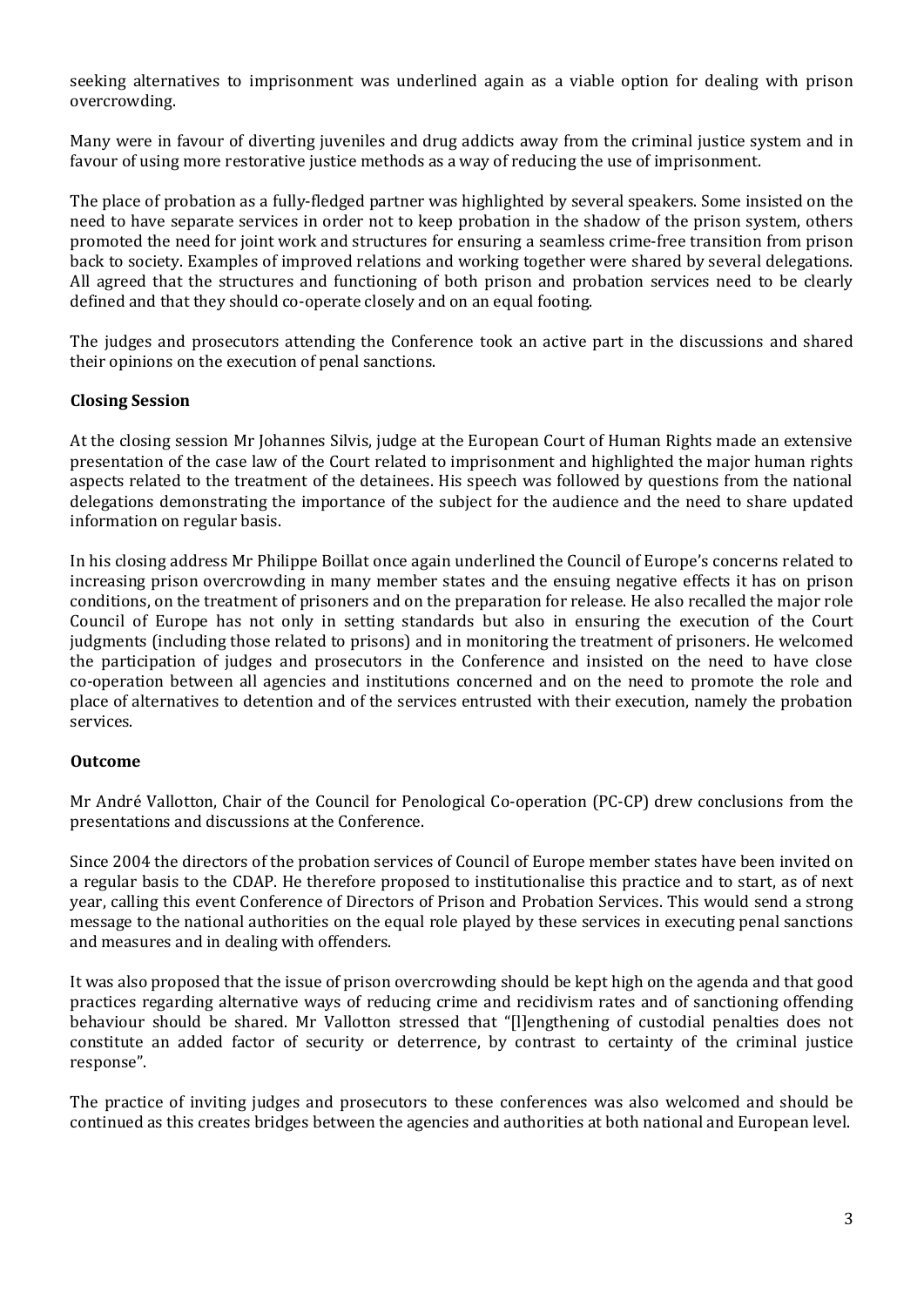# **Programme**

## **WEDNESDAY, 27 NOVEMBER**

| 7:30            | Meeting and departure point for the visit of the Beveren prison<br>Place de l'Albertine - 1000 Brussels (right next to Central Station of Brussels)<br>Accompanied by Ms Françoise Jottard (+32 (0)4 74 81 02 76) and Ms Wendy Matarasso<br>$(+32(0)474741199)$ |  |  |  |
|-----------------|-----------------------------------------------------------------------------------------------------------------------------------------------------------------------------------------------------------------------------------------------------------------|--|--|--|
| 7:50            | Departure by bus to the prison                                                                                                                                                                                                                                  |  |  |  |
|                 | <b>Beveren prison</b><br><b>Biestraat 6</b><br>9120 Beveren                                                                                                                                                                                                     |  |  |  |
| $9:00 - 11:30$  | Guided tour of the prison                                                                                                                                                                                                                                       |  |  |  |
| $11:30 - 12:45$ | Lunch at the prison premises                                                                                                                                                                                                                                    |  |  |  |
| 13:00           | Return to the place of the Conference                                                                                                                                                                                                                           |  |  |  |
|                 | <b>Square Brussels Meeting Centre</b><br>Coudenberg entrance<br>Coudenberg 3<br><b>1000 Brussels</b>                                                                                                                                                            |  |  |  |
| $13:00 - 13:45$ | Registration of participants who have not visited the prison                                                                                                                                                                                                    |  |  |  |
| $13:45 - 14:30$ | Registration of participants returning from the visit of the prison                                                                                                                                                                                             |  |  |  |
| $14:30 - 16:00$ | <b>OPENING PLENARY SESSION</b><br>(ROOM THE ARC, 3RD FLOOR)                                                                                                                                                                                                     |  |  |  |
|                 | CHAIR: Mr Lorenzo Salazar, Chair of the European Committee on Crime Problems<br>(CDPC)                                                                                                                                                                          |  |  |  |
|                 | Mr Hans Meurisse, Director General of the Prison Administration, Belgium<br>Opening speech on behalf of the Belgian Prison Administration                                                                                                                       |  |  |  |
|                 | Ambassador Torbjørn Frøysnes, Head of the Council of Europe Liaison Office<br>with the European Union<br>Opening speech on behalf of the Council of Europe                                                                                                      |  |  |  |
|                 | Mr Giovanni Tamburino, Head of the Department of Prison Administration,<br>$\overline{a}$<br>Italy                                                                                                                                                              |  |  |  |
| $16:00 - 16:30$ | Coffee break<br>The Arc Foyer (3rd floor)                                                                                                                                                                                                                       |  |  |  |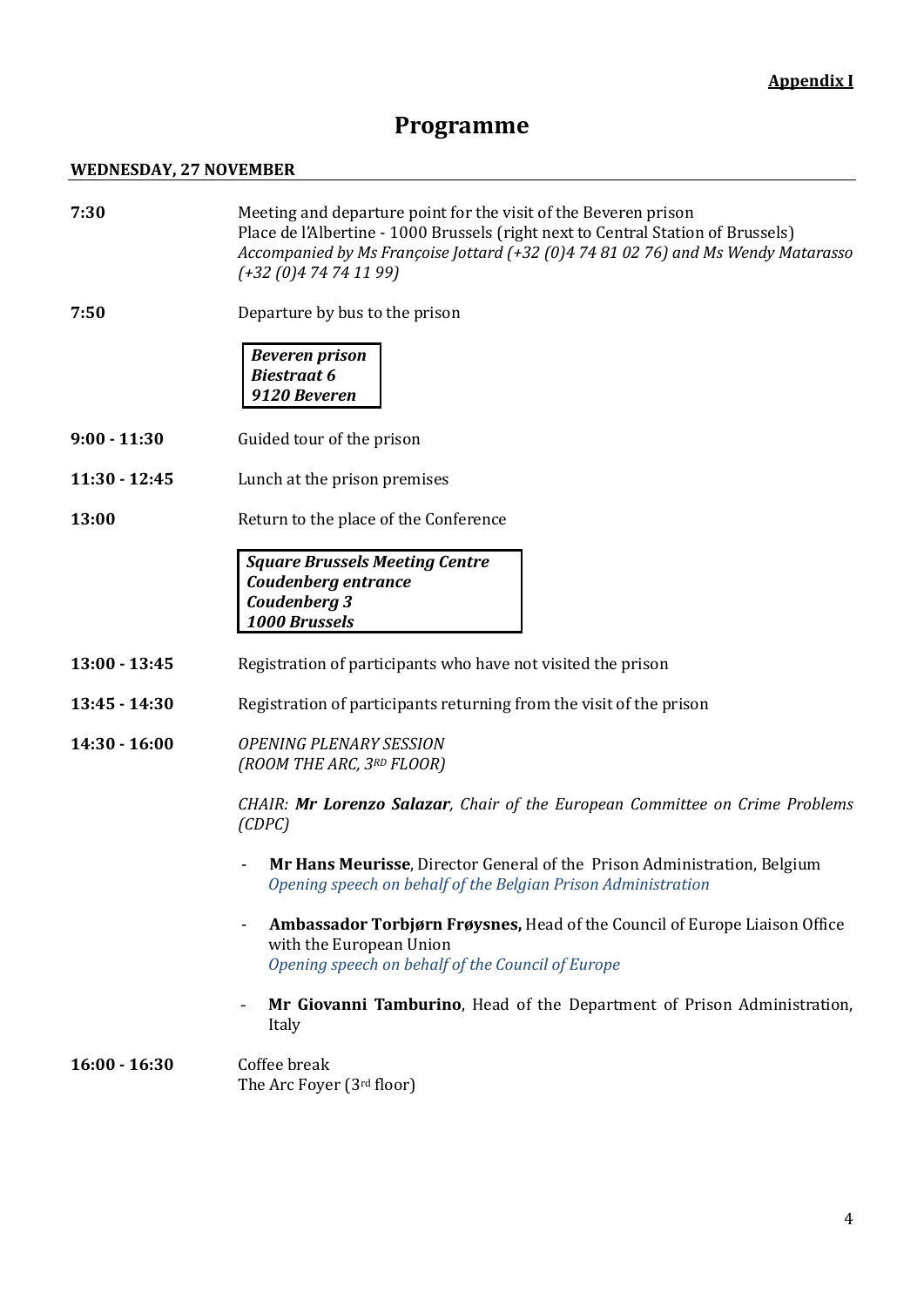#### **16:30 - 18:00** *Keynote speeches:*

- Ms Marianne Vollan, Director General of the Correctional Services Department, Norway *How to execute penal sanctions in a seamless way?*
- **Mr Claudiu Bejan,** General Director of Prison Administration, Romania *Prison overcrowding: the challenges faced*
- **Mr Pedro Das Neves,** Policy and Programme Advisor, Prison Administration, Portugal

*The "low cost" prison: minimum design for minimum results…*

- **19:00 - 21:00** Meet & Greet (reception) Square Brussels Meeting Centre, Panoramic Hall (5th floor)
	- **19:00: Ms Annemie Turtelboom,** Minister of Justice, Belgium
	- **19:15: Mr Hans Meurisse,** Director General of the Prison Administration, Belgium

#### **THURSDAY, 28 NOVEMBER**

*Square Brussels Meeting Centre Coudenberg entrance Coudenberg 3 1000 Brussels* 

#### **Doors open at 8:30 (registration of new participants)**

- **9:00 - 18:00** *PARALLEL PANEL SESSIONS*
- **9:00 - 12:30** *Speakers: (Please note that the speakers will address each of the three panels in the course of the day)*
	- **Mr Rob Allen,** Co-Director, Justice and Prisons, United Kingdom *Reducing the use of imprisonment: Lessons for policy and practice*
	- **Ms Marie-Françoise Berrendorf,** Senior Advisor, Direction Legal Support, Prison Administration, **Mr Vincent Spronck**, Governor of the Forest Prison, Belgium *Law in prison: "summum ius, summa injuria" or "too much law kills the law?"*
		-
	- **Ms Kristel Beyens/Mr Steven De Ridder**, Free University Brussels, Faculty of Law and Criminology, Criminology Department, Belgium *Challenges regarding foreign nationals in prison*
	- **Ms Natalia Delgrande,** University of Lausanne, Switzerland *Imprisonment in Europe: How much does it cost?*
	- **Ms Annie Devos,** Director General for Justice Houses, Belgium *Community Sanctions and Measures in Belgium: still in the shadow of the prison?*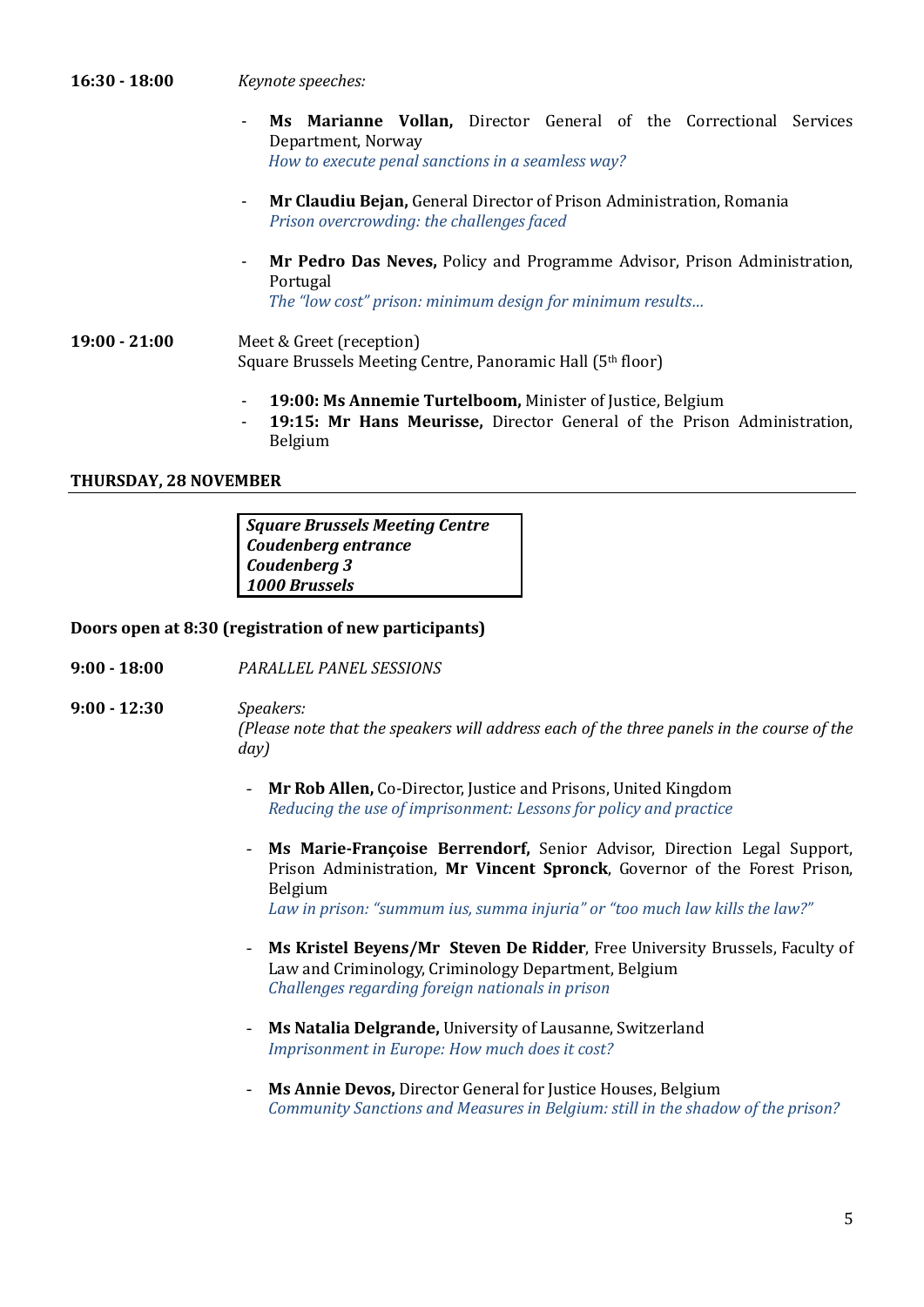- **Mr Jörg Jesse**, Director General, Prison and Probation Administration, Acts of Clemency, Ministry of Justice of Western Pomerania, Germany, Member of the PC-CP

*Short prison sentences - is it worth it?*

- **Mr Attila Juhász,** Prison Governor, Hungary *Prison overcrowding - involving different actors to combat it*
- **Mr Michael Donnellan,** Director General of the Irish Prison Service and **Mr Vivian Geiran,** Director of Probation, Ireland *Probation and Prisons in Ireland: From Poor Relation to Partnership Working*
- **Mr Eugenio Selvaggi,** Deputy Prosecutor General, Rome Court of Cassation, Italy

*Is custody on remand also an issue? The point of view of a Public Prosecutor*

- **Mr Cyrus Tata,** University of Strathclyde, United Kingdom *The Penal Paradox: How can imprisonment be used less?*
- **Mr Willem van der Brugge**, Secretary General of the CEP and **Mr Marc Cerón**, President of the CEP *Managing the execution of penal sanctions in the community*

| <b>PANEL I:</b><br>(ENGLISH)                                                                                                                                   | <b>PANEL II:</b><br>(ENGLISH/FRENCH)                                                                                                                                                                         | <b>PANEL III:</b><br>(ENGLISH/RUSSIAN)                                                                                                                                                |
|----------------------------------------------------------------------------------------------------------------------------------------------------------------|--------------------------------------------------------------------------------------------------------------------------------------------------------------------------------------------------------------|---------------------------------------------------------------------------------------------------------------------------------------------------------------------------------------|
| ROOM: STUDIO 201<br>(2 <sup>ND</sup> FLOOR)<br><b>Moderator:</b><br><b>Mr Hans Meurisse</b><br><b>Director General of the</b><br><b>Belgian Prison Service</b> | ROOM: THE ARC (3RD FLOOR)<br><b>Moderator:</b><br><b>Mr Daniel Flore</b><br><b>Director General Directorate</b><br><b>Legislation and Fundamental</b><br><b>Rights Ministry of Justice</b><br><b>Belgium</b> | ROOM: HALL 300 (3RD FLOOR)<br><b>Moderator:</b><br><b>Ms Alina Barbu</b><br><b>Head of Public Law Division</b><br><b>Ministry of Justice</b><br>Romania<br><b>Member of the PC-CP</b> |
| $9:00 - 9:30:$<br>Mr Eugenio Selvaggi<br>$9:30-10:00:$<br>Mr Jörg Jesse                                                                                        | $9:00 - 9:30:$<br><b>Ms Annie Devos</b><br>$9:30-10:00:$<br>Mr Cyrus Tata                                                                                                                                    | $9:00 - 9:30:$<br>Mr Michael Donnellan/<br>Mr Vivian Geiran<br>$9:30-10:00:$<br>Mr Attila Juhász                                                                                      |
| 10:00-10:30:<br>Ms Natalia Delgrande                                                                                                                           | 10:00-10:30:<br>Mr Rob Allen                                                                                                                                                                                 | 10:00-10:30:<br>Ms Kristel Beyens/Mr Steven De<br>Ridder                                                                                                                              |
| $11:00-11:30:$<br>Mr Cyrus Tata                                                                                                                                | $11:00-11:30:$<br>Mr Eugenio Selvaggi                                                                                                                                                                        | $11:00-11:30:$<br>Mr Jörg Jesse                                                                                                                                                       |
| 11:30-12:00:<br>Ms Annie Devos                                                                                                                                 | 11:30-12:00:<br>Ms Kristel Beyens/Mr Steven De<br>Ridder                                                                                                                                                     | 11:30-12:00:<br>Mr Willem van der<br><b>Brugge/Mr Marc Cerón</b>                                                                                                                      |
| $12:00 - 12:30:$<br>Summing up of the discussions                                                                                                              | 12:00-12:30:<br>Summing up of the discussions                                                                                                                                                                | 12:00-12:30:<br>Summing up of the discussions                                                                                                                                         |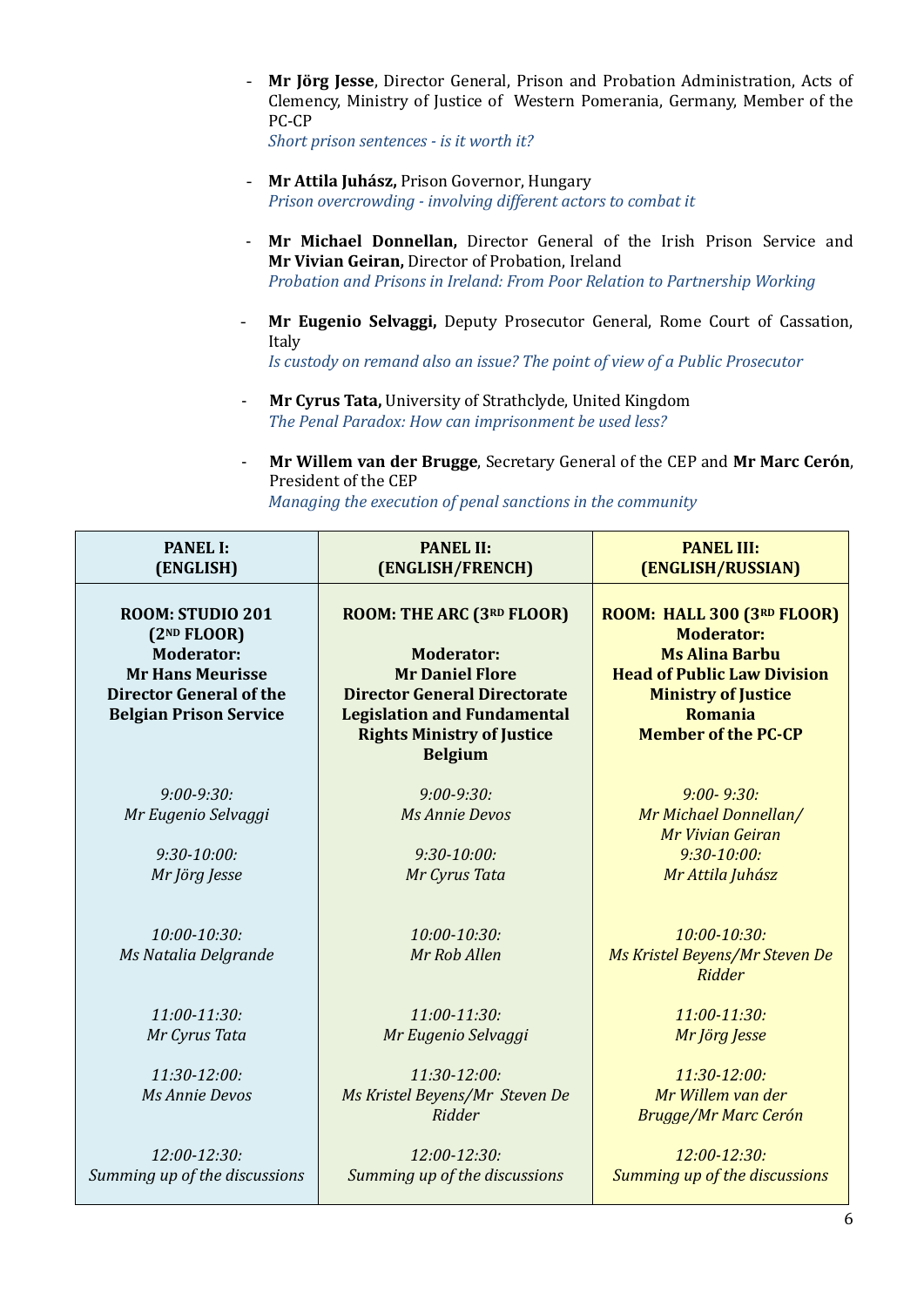| $10:30 - 11:00$ | Coffee break                                              |
|-----------------|-----------------------------------------------------------|
|                 | Foyer 205 ( $2nd$ floor) and The Arc Foyer ( $3rd$ floor) |
|                 |                                                           |

**11:00 - 12:30** *CONTINUATION OF THE PARALLEL PANEL SESSIONS*

**12:30 - 14:00** Lunch Foyer 205 (2nd floor) and The Arc Foyer (3rd floor)

**14:00 - 16:00** *CONTINUATION OF THE PARALLEL PANEL SESSIONS*

| <b>PANEL I:</b><br>(ENGLISH)                                                                                                                                                                       | <b>PANEL II:</b><br>(ENGLISH/FRENCH)                                                                     | <b>PANEL III:</b><br>(ENGLISH/RUSSIAN)                                                                                                                                                                                        |  |  |
|----------------------------------------------------------------------------------------------------------------------------------------------------------------------------------------------------|----------------------------------------------------------------------------------------------------------|-------------------------------------------------------------------------------------------------------------------------------------------------------------------------------------------------------------------------------|--|--|
| ROOM: STUDIO 201<br>(2 <sup>ND</sup> FLOOR)<br><b>Moderator:</b><br><b>Mr Mauro Palma</b><br><b>Adviser to the</b><br><b>Minister of Justice</b><br><b>Italy</b><br><b>Vice-Chair of the PC-CP</b> | ROOM: THE ARC (3RD FLOOR)<br><b>Moderator:</b><br><b>Mr André Vallotton</b><br><b>Chair of the PC-CP</b> | ROOM: HALL 300 (3RD FLOOR)<br><b>Moderator:</b><br><b>Mr Pavel Stern</b><br><b>Director of Probation and</b><br><b>Mediation Service</b><br><b>Ministry of Justice</b><br><b>Czech Republic</b><br><b>Member of the PC-CP</b> |  |  |
| 14:00-14:30:<br>Mr Rob Allen                                                                                                                                                                       | 14:00-14:30:<br>Mr Willem van der<br>Brugge/Mr Marc Cerón                                                | 14:00-14:30:<br>Mr Eugenio Selvaggi                                                                                                                                                                                           |  |  |
| 14:30-15:00:<br>Mr Attila Juhász                                                                                                                                                                   | 14:30-15:00:<br>Ms Natalia Delgrande                                                                     | 14:30-15:00:<br><b>Ms Annie Devos</b>                                                                                                                                                                                         |  |  |
| 15:30-16:00:<br>Ms Kristel Beyens/Mr Steven De<br>Ridder                                                                                                                                           | 15:30-16:00:<br>Ms Marie-Françoise<br><b>Berrendorf/Mr Spronck</b>                                       | 15:30-16:00:<br>Mr Cyrus Tata                                                                                                                                                                                                 |  |  |
| 16:30-17:00:<br>Mr Willem van der<br>Brugge/Mr Marc Cerón                                                                                                                                          | 16:30-17:00:<br>Mr Jörg Jesse                                                                            | 16:30-17:00:<br>Ms Natalia Delgrande                                                                                                                                                                                          |  |  |
| 17:00-17:30:<br>Mr Michael Donnellan/<br>Mr Vivian Geiran                                                                                                                                          | 17:00-17:30:<br>Mr Attila Juhász                                                                         | 17:00-17:30:<br>Mr Rob Allen                                                                                                                                                                                                  |  |  |
| $17:30-18:00:$<br>Summing up of the discussions                                                                                                                                                    | 17:30-18:00:<br>Summing up of the discussions                                                            | 17:30-18:00:<br>Summing up of the discussions                                                                                                                                                                                 |  |  |
| $16:00 - 16:30$                                                                                                                                                                                    | Coffee break<br>Foyer 205 (2 <sup>nd</sup> floor) and The Arc Foyer (3 <sup>rd</sup> floor)              |                                                                                                                                                                                                                               |  |  |
| $16:30 - 18:00$                                                                                                                                                                                    | CONTINUATION OF THE PARALLEL PANEL SESSIONS                                                              |                                                                                                                                                                                                                               |  |  |
| $18:00 - 19:30$<br><b>FREE TIME</b>                                                                                                                                                                |                                                                                                          |                                                                                                                                                                                                                               |  |  |
| 19:30                                                                                                                                                                                              | Shuttle bus departure from the three hotels (Hotel Alma, Hotel Best Western and                          |                                                                                                                                                                                                                               |  |  |

Hotel NH Arenberg) to the Fondation Universitaire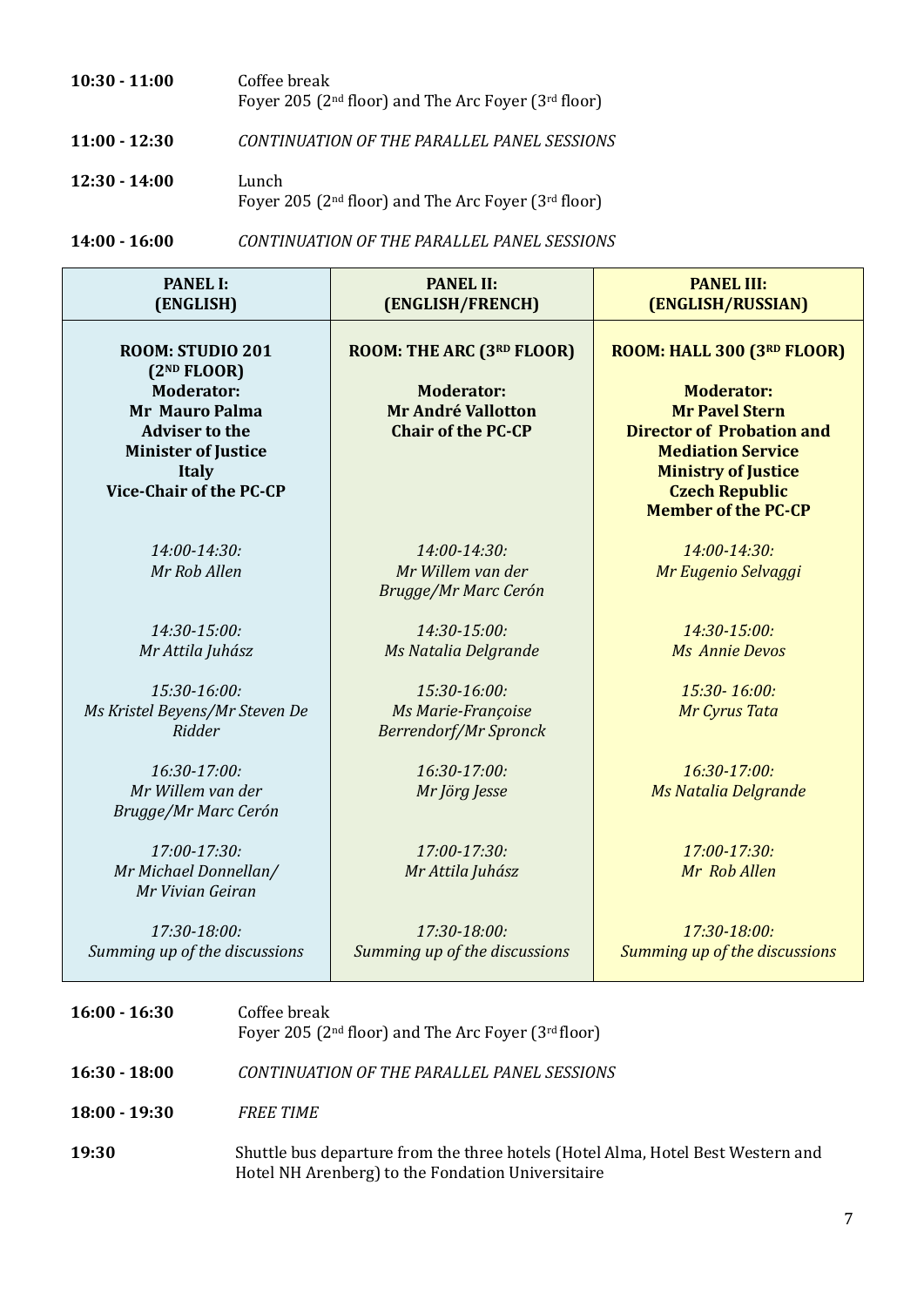*Club de la Fondation Universitaire Rue d'Egmont 11 1000 Brussels*

- **20:00 - 22:00** Official dinner at the Fondation Universitaire
- **21:30 - 22:00** Shuttle bus departure from the Fondation universitaire to the three hotels (Hotel Alma, Hotel Best Western and Hotel NH Arenberg)

#### **FRIDAY, 29 NOVEMBER**

*Square Brussels Meeting Centre Coudenberg entrance Coudenberg 3 1000 Brussels* 

#### **Doors open at 8h30 (registration of new participants)**

**9:00 - 12:30** *CLOSING PLENARY SESSION ROOM THE ARC (3RD FLOOR)*

*CHAIR: Mr Werner Vanhout, Advisor General of the Prison Administration, Belgium*

- **Mr Hans Meurisse**, Director General of the Belgian Prison Service
- **Mr Johannes Silvis**, Judge at the European Court of Human Rights *Prison management and Human Rights in Europe*
- **10:30 - 11:00** Coffee break The Arc Foyer (3rd floor)
- **11:00 - 12:30** *Summing up of the panel sessions by the moderators*
	- *Conference conclusions*
	- **Mr Philippe Boillat**, Director General, Directorate General Human Rights and Rule of Law, Council of Europe *Closing speech*

*ROOM THE ARC (3RD FLOOR)*

**12:30 - 13:30** Lunch - The Arc Foyer (3rd floor)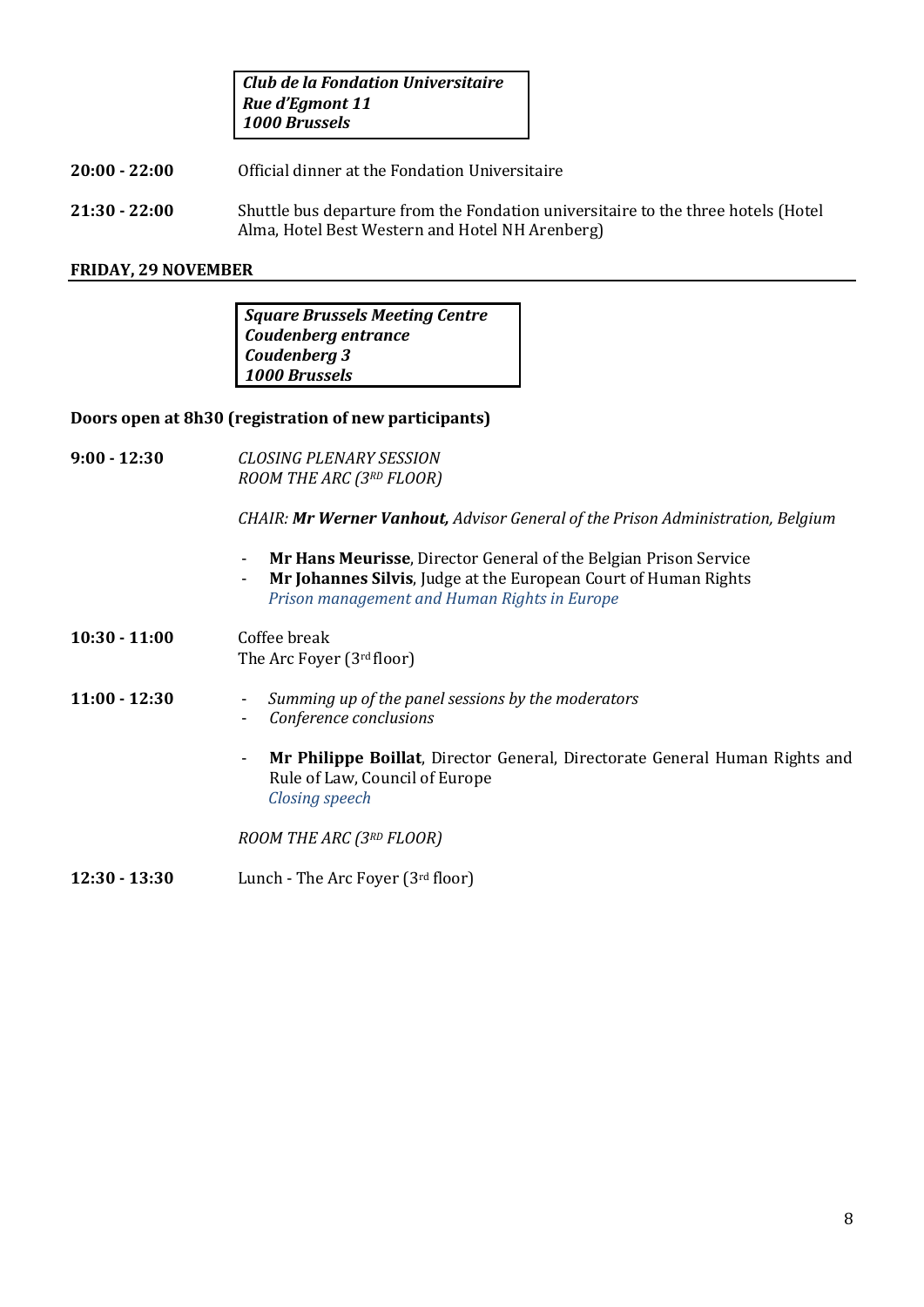## **Conference conclusions**

## *André Vallotton, Chairman of the Council for Penological Co-operation (PC-CP)*

The moment has now arrived, after these productive and lively days, to proceed to the conclusions of our event.

Considering the complexity and variety of the subjects discussed, we have not followed the practice of previous meetings of submitting resolutions for your approval.

Suffice it to present you with a readjusted synopsis of the salient points raised over these two days.

It will begin with a determination which was reiterated at many points in the proceedings, continue with proposed solutions to the problem which has served as a leitmotiv, and end with some principles which should keep on guiding the execution of sentences during the years ahead.

To begin with the first determination made:

Most Council of Europe countries are confronted at present with two phenomena which, albeit still to differing degrees, affect them all.

The nature of law-breaking is changing, as are societies, and has a mobility which follows the trend of globalisation.

This transformation of crime arouses popular and political reactions that strongly influence the way in which justice and execution of sentences function.

The consequences of these pressures are felt in most countries. The duration of pre-trial detention is increasing, like that of the sentences enforced. Short sentences are increasingly frequent and in many places progressive net widening is evident.

The resultant overcrowding and strain on facilities are not without implications for the sentenced persons and the institutions alike.

Since financial resources are not inexhaustible, multiplication of the cases to be handled lowers the attainable standard of individual services, escalates tensions, violates the dignity of individuals and aggravates problems of order and security. Greater lack of privacy and of resources makes the offender population vulnerable and still harder to rehabilitate.

Prison staff are subject to deteriorating working conditions and problems of worsening stress, fatigue and tension.

Nor, alas, does the prison sector resemble airlines which can still fly low-cost aircraft with an acceptable level of risk. In the execution of sentences, a low operating and investment budget cannot ensure effectiveness of treatment. In the long run it leads to lengthening or repetition of prison terms and a higher final cost than that of good-quality initial action.

It is therefore indispensable to break this vicious circle with all speed, before resources grow still scarcer.

With regard to offending by foreigners, one of the causes of this problem, the previous year's conference showed that the resolution of the difficulties went beyond the prison sector alone. Transfer to the country of origin remains minimal, and the deterrent or educative effect of the penalties does not permit regulation of migration problems. Other principles of management should thus be applied.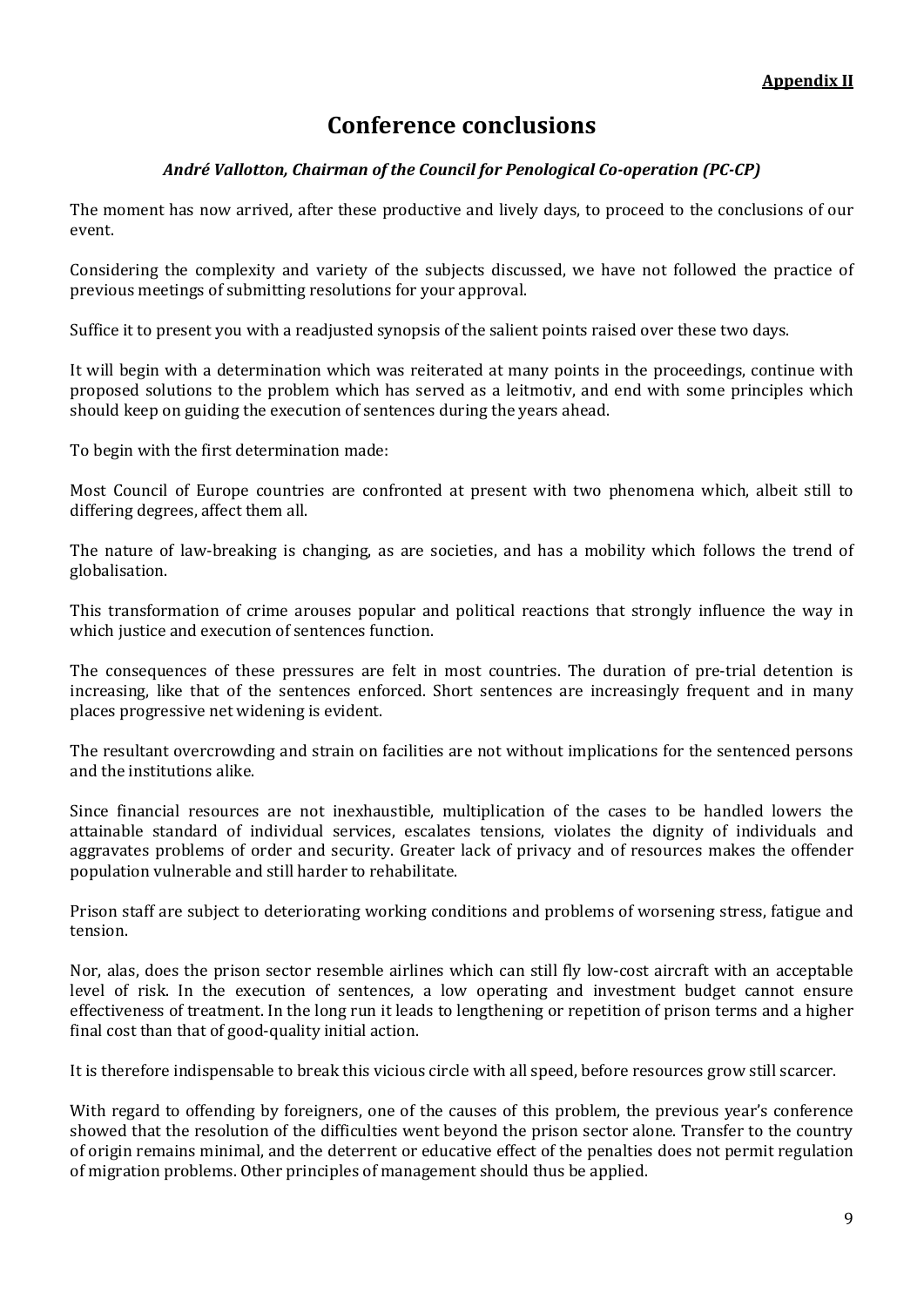In the other sectors, however, changes in experimental practices or their generalisation may have far from insignificant effects, in the same way as the adoption of new principles for determining and enforcing sentences.

Firstly, a reduction of reoffending, hence a shortening of terms of imprisonment, is possible through a number of adjustments to prison regimes. Normalisation of prison life, individual career empowerment and personalisation of the execution of the sentence are promising vectors of change.

The transition from a prisoner who is an object to one who is a subject, master of his fate and acting in a context of personal development accelerated by supports to change in himself, is the new fulcrum of prison treatment.

It is no longer just a matter of correcting, working on weaknesses and turning them into strengths, but of helping the sentenced person discover and choose new goals in life and find favourable conditions of inclusion, and giving him the possibility of acquiring the skills and the proficiencies with tools that will enable him to achieve his new goals. Concurrently, he needs mentoring during his attempts, setbacks and successes on the path towards renunciation of crime, the "*desisting*" dear to Farral or Mc Neill, and towards the adoption of a new lifestyle.

In terms of tools and proficiencies, he is not to be provided, as too often happens, with last-century tools, but with more modern knowledge and skills which will enable him to make a success of his integration.

The computing programme available at Beveren is exemplary in that regard. It is in keeping with the needs and practices of the new generations and can constitute a most useful instrument of training and normalisation.

The architecture of this new prison, according to the Director General, forms only an intermediate stage on the way to a prison on the pattern of detached housing, the prison village which will express the full normalisation of prison life which he wants. The next generation of Belgian prisons should achieve this aim.

But change in prison regimes will not suffice.

The countries which have achieved a spectacular reduction of their prison population have all done so thanks to a new correctional policy.

Only decriminalisation of certain types of behaviour, curtailment of certain penalties and use of community sanctions have made tangible results possible for them:

- Many minor disputes can indeed be resolved without the help of justice. Mediation or redress achieve this without difficulty.
- Lengthening of custodial penalties does not constitute an added factor of security or deterrence, by contrast to certainty of the criminal justice response, whose importance has been emphasised by others besides the magistrates present.
- And consequently, confinement should be reserved for persons posing serious risks to the community.

Thus the majority of the statements quite rightly stressed decriminalisation and increased use of alternatives to confinement.

Their effective use for the modern prison, however, requires new practices mentioned during these two days.

The principles of action concerning alternatives to confinement are the same as were mentioned for the new prison. There too it is a matter of working with a sentenced person as a subject to be mentored and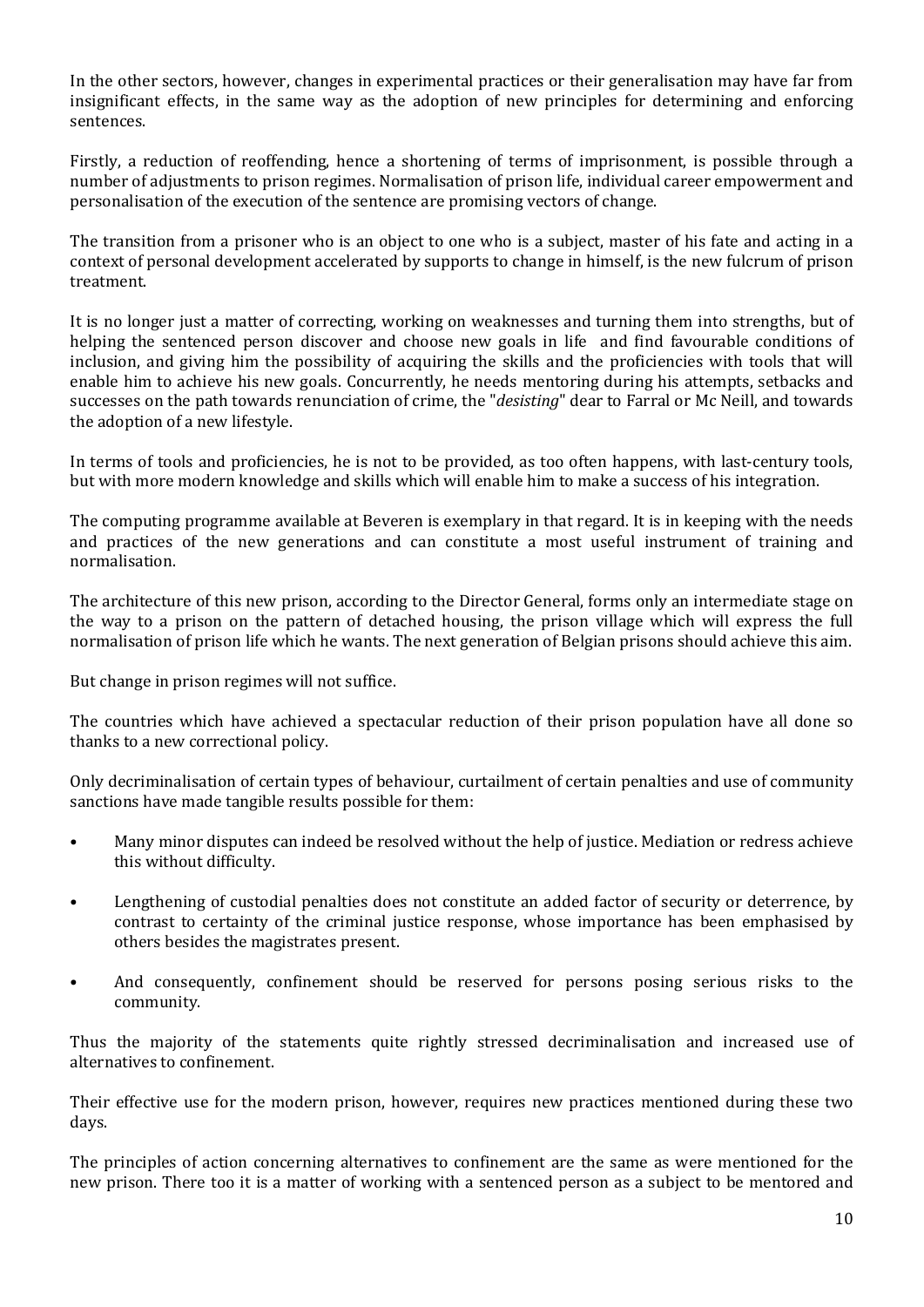monitored throughout his prison career. The action, a multidisciplinary one, calls for close collaboration, outreach, complementarity and transparency which are at odds with the spirit of the conventional penalty.

The transition from prison to the community or to community-based treatment also requires the enlistment of new professional and community players and the creation of crossovers, co-ordination arrangements and efficient channels of communication between their actions. The enforcement sequence widens, branches out, extends to outside society, and the treatment demands an end to partitioning and real networking of provision.

Nor can there be rational application of alternatives to confinement unless consultation and exchange proliferate within the entire criminal justice sequence, for example through general use of pre-sentence reports and close contacts between decision-makers and executives.

The statements and discussions also demonstrated the full importance of the probation service as a henceforth indispensable partner required to perform a composite role of assisting, supervising and co-ordinating the various actions in the community, as well as providing an interface between the closed and the open environments.

The discussions enabled us to realise that while appreciable progress has been made in the recognition of the probation service, its activities and all the facilities offered in the open environment are still too often under the shadow of prison.

Why not discard the concept of a Conference of Directors of Prison Administrations with Probation Services invited and henceforth convene a new Conference of Prison Administrations and Probation Services which would be the mainspring of this recognition? This would represent a major step towards resolution of conflicts of jurisdiction and towards clarity of roles, still sometimes rather deficient.

Adjustments are therefore still necessary to arrive at a seamless follow-up process in which flexible, harmonious sequences of complementary operations will be possible.

Other efforts still need to be made regarding both information and introduction of new practices in order to make a complete break with the all-prison orientation and provide for an array of diversified penalties corresponding to individual needs. Also, this new culture still needs to be implanted.

But the early experience gained is interesting. It shows the value of the new correctional approaches and the relevance and effectiveness of these new tools established in the community.

They can tangibly contribute to reduction of the prison population and better use of resources.

It therefore rests with us to explain these new approaches and to champion them in the face of the emotional, irrational reactions that only lead to creation of tensions and fears and to diminished effectiveness of penal sanctions.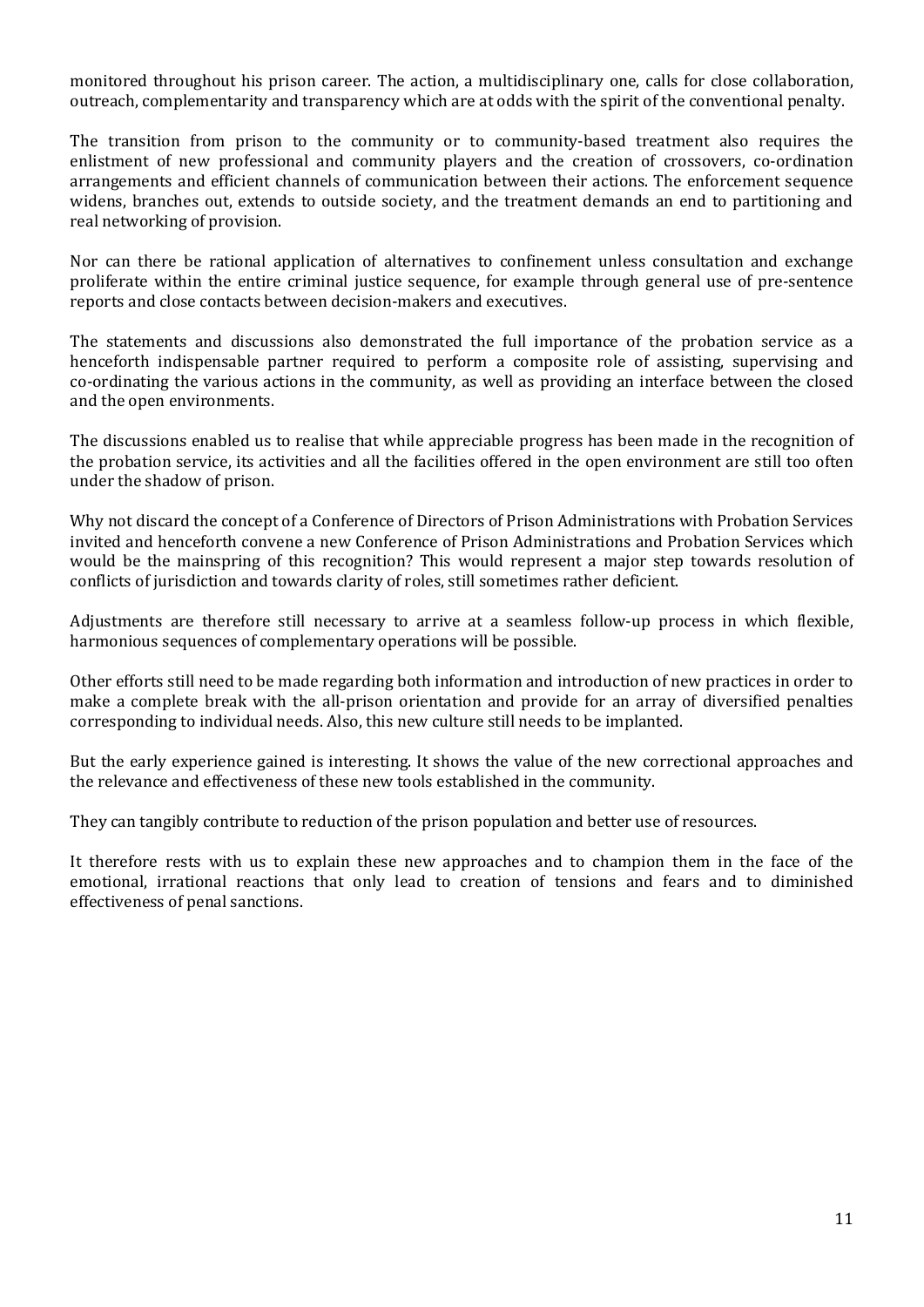## **LIST OF PARTICIPANTS** *LISTE DES PARTICIPANTS*

## **COUNCIL OF EUROPE MEMBER STATES / ETATS MEMBRES DU CONSEIL DE L'EUROPE**

#### **ANDORRA** */ ANDORRE*

- Mr Ismael ALARCON FERNANDEZ, Deputy Director, Andorra la Vella
- Ms Jamaica ARTUÑEDO MOURIÑO, Responsable of the management sentence section 'Àrea de Gestió de condemnes, Andorra la Vella

#### **AUSTRIA** */ AUTRICHE*

- Ms Karin DOTTER-SCHILLER, Senior Public Prosecutor, Deputy Head of Department for Prison Service, Vienna

## **AZERBAIDJAN** */ AZERBAÏDJAN*

- Mr Madat GULIYEV, Deputy Minister of Justice, Director of the Penitentiary, Baku

## **BELGIUM** */ BELGIQUE*

- Ms Theodosia ANTONIADOU, Former teacher in Prison schools / Instructor of Adults, Brussels
- Mme Marie-Françoise BERRENDORF, Conseillère Générale de la Direction Appui juridique de l'administration pénitentiaire, Bruxelles
- Ms Kristel BEYENS, Professor, Criminology Vrije Universiteit, Brussels
- Mr Steven DE RIDDER, Assistant, Criminology Vrije Universiteit, Brussels
- Mme Annie DEVOS, Directrice générale des Maisons de Justice, Bruxelles
- M. Michel GEORGE, Directeur Régional Sud, Bruxelles
- Ms Nadia GOOSSENS, Judge, Gent
- M. Henri HEIMANS, Président de Chambre Cour d'Appel de Gand et Prés. CDS auprès de la prison de Gand
- M. Dirk JANSSENS, Directeur Régional Nord, Bruxelles
- M. Eric MAES, Chercheur à l'Institut National de la Criminalistique et de Criminologie (INCC)
- Mr Hans MEURISSE, Director General of the Prison Administration, Brussels
- Mme Els SNEIDERS, Conseiller Général, Bruxelles
- M. Vincent SPRONCK, Directeur de la prison de Forest, Bruxelles
- Mme Mathilde STEENBERGEN, Conseiller de l'Unité Politique auprès du Ministre de la Justice A. TURTELBOOM, Brussels
- Mme Kristel VAN DRIESSCHE, Conseiller Service juridique, Bruxelles
- Mr Werner VANHOUT, Advisor General of the Prison Administration, Brussels

#### **BULGARIA** */ BULGARIE*

- Mr Mitko DIMITROV, General Director of General Directorate execution of sentences, Ministry of Justice, Sofia
- Ms Nadya RADKOVSKA, Head of department for international cooperation and training of staff, Sofia

#### **CROATIA** */ CROATIE*

- Apologised / *Excusé*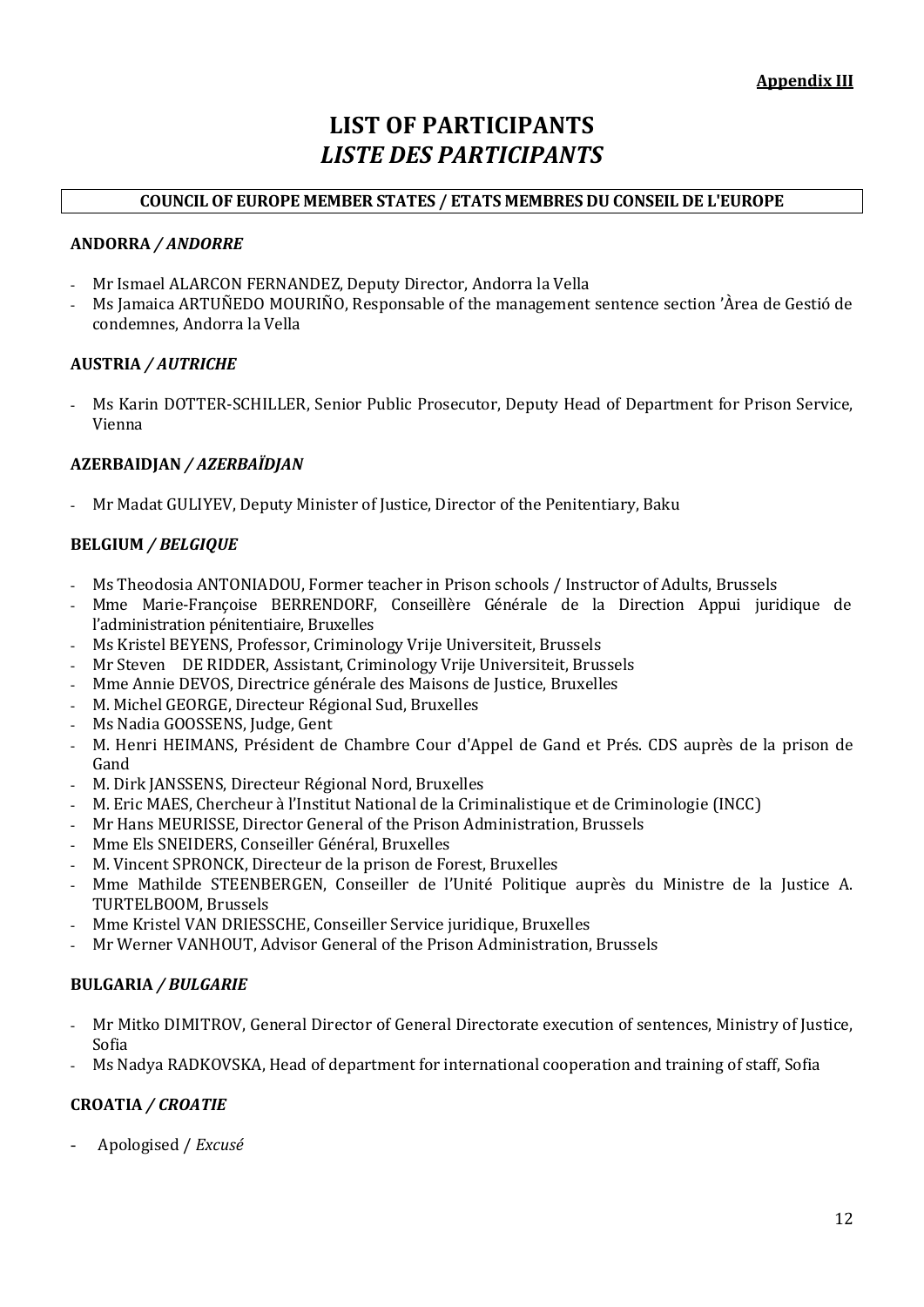## **CYPRUS** */ CHYPRE*

Mr George TRYPHONIDES, Acting Director of Prison Department, Nicosia

## **CZECH REPUBLIC** */ RÉPUBLIQUE TCHÈQUE*

- Mr Petr DOHNAL, Col./Director General of the Prison Service, Prague
- Mr Robert KACER, Col./Deputy Director of Office of Director General of the Prison Service, Prague

#### **DENMARK** */ DANEMARK*

Ms Annette ESDORF, Deputy Director-General, Ministry of Justice, Department of Prisons & Probation, Copenhagen

#### **ESTONIA** */ ESTONIE*

- Mr Priit KAMA, Deputy Secretary-General, Head of Estonian Prison Administration
- Ms Diana KÕMMUS, Assistant to the Deputy Secretary-General, Ministry of Justice
- Ms Maret MILJAN, Head of the Rehabilitation Division, Prison Administration, Ministry of Justice

## **FINLAND /** *FINLANDE*

- Ms Kirsti KUIVAJÄRVI, Development Director, Helsinki
- Mr Esa VESTERBACKA, Director General , Helsinki

#### **FRANCE** */ FRANCE*

- Mme Martine BIRLING, Responsable des relations internationales, Direction de l'administration pénitentiaire, Paris
- Mme Sophie BLEUET, Directrice interrégionale des services pénitentiaires, Bordeaux
- Mme Isabelle GORCE, Directrice de l'administration pénitentiaire, Ministère de la Justice, Paris
- M. Julien MOREL D'ARLEUX, Sous-directeur des personnes placées sous main de justice, Direction de l'administration pénitentiaire, Ministère de la Justice, Paris
- M. Philippe PEYRON, Directeur interrégional des services pénitentiaires PACA/CORSE, Marseille

## **GEORGIA** */ GÉORGIE*

- Mr Gela GELADZE, Deputy Head of National Probation Agency, Tbilisi
- Mr Mikheil GURTSKAIA, Head of Penitentiary Department, Ministry of Corrections and Legal Services, Tbilisi
- Mr Shalva KASRASHVILI, Main specialist at enforcement control, statistics and analyses division, Tbilissi
- Mr Teimuraz MAGRADZE, Deputy Head of National Probation Agency, Tbilisi

#### **GERMANY** */ ALLEMAGNE*

- Ms Renate KUBICKI HALSKOV, Head of Division for prison and probation law, Berlin
- Mr Peter RECKLING, Federal Manager of DBH Association of Social Work, Criminal Justice and Criminal Policy, German Probation Service, Köln

#### **HUNGARY** */ HONGRIE*

- Mr János SCHMEHL, the Deputy Director General for Security and Inmate Affairs, Budapest
- Mr Attila JUHÁSZ, Prison Governor, Budapest
- Mr András RADVÁNSZKI, Head of Coordination Department, Budapest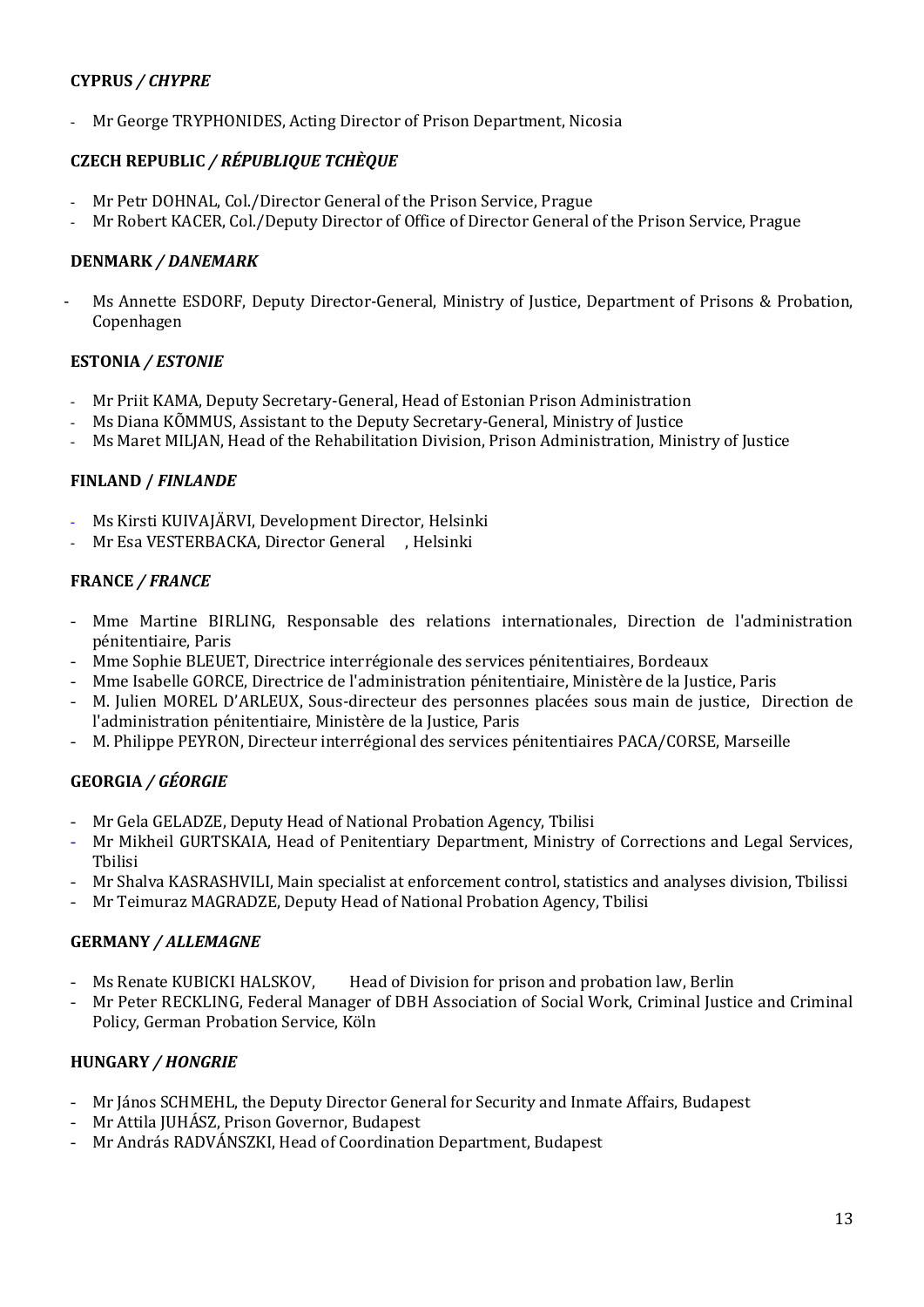## **IRELAND** */ IRLANDE*

- Mr Michael DONNELLAN, Director General Irish Prison Service, Longford
- Mr Vivian GEIRAN, Director of Probation, Dublin

## **ITALY** */ ITALIE*

- Ms Alessandra BERNARDON, Responsible for International Relations Section, Department of Penitentiary Administration, Rome
- Mr Alessio GIACOPELLO, Head of Protocol Office, Office of the Head of Department, Department of Penitentiary Administration, Rome
- Mr Giovanni TAMBURINO, Head of Department of Penitentiary Administration, Rome

## **LITHUANIA** */LITUANIE*

- Ms Zydre LEBEDEVIENE, International relations, Vilnius
- Mr Arturas NORKEVICIUS, Director General, Vilnius

#### **LUXEMBOURG** */ LUXEMBOURG*

- M. Dan BIANCALANA, Chargé de Direction du service de probation (SCAS/Parquet Général), Luxembourg
- Mr Vincent THEIS, Director CPL, Sandweiler
- Mr Michel LUCIUS, Deputy Director CPL, Sandweiler

#### **MALTA** */ MALTE*

- Mr Natalino ATTARD, Director, Probation & Parole, Valletta

#### **REPUBLIC OF MOLDOVA /** *[REPUBLIQUE DE MOLDOVA](http://intranet.coe.int/jahia/Jahia/lang/en/Accueil/Protocol/Diplomatic_missions_and_Protocol_Lists/Diplomatic_Missions_#Moldova)*

- Mr Ghenadie CEBAN, Head of the External Relations Service, Central Probation Office, Chisinau
- Ms Ana DABIJA, Director of the Department of Penitentiary Institutions, Chisinau
- Mr Vasile IZIUMOV, Senior Advisor, Project Implementing and Foreign Relations Unit, Department of Penitentiary Institutions, Chisinau
- Ms Kliusin OLEG, Acting Head of the Economic Financial Directorate, Central Probation Office, Chisinau
- Mr Vladimir POPA, Head of the Central Probation Office, Chisinau

#### **NETHERLANDS** */ PAYS-BAS*

- Mr Peter HENNEPHOF, MSc, The Hague
- Mr Groeneveld JACOB, Director Prisons, The Hague
- Ms Karin KLAASSEN, Policy advisor, Amersfoort
- Mr Laurus VAN ESSEN, Policy officer at Reclassering, Utrecht
- Mr Peter WAGENMAKER, Head of Unit Sanction and Probation Policy, The Hague

#### **NORWAY /** *NORVÈGE*

- Mr Jon Sverre BRÅTHEN, Regional Director, Region East, Correctional Service, Lillestrøm
- Ms Marianne VOLLAN, Director General, Directorate of Norwegian Correctional Service, Lillestrøm

#### **POLAND** */ POLOGNE*

- Mr Stanislaw CHMIELEWSKI, Undersecretary of State, Ministry of Justice, Warsaw
- Ms Ewa KANIGOWSKA-GEDROYĆ, Interpreter, Ministry of Justice, Warsaw
- Mr Jacek KITLINSKI, Deputy Director General of Polish Prison Service, Central Board of Prison Service, Warsaw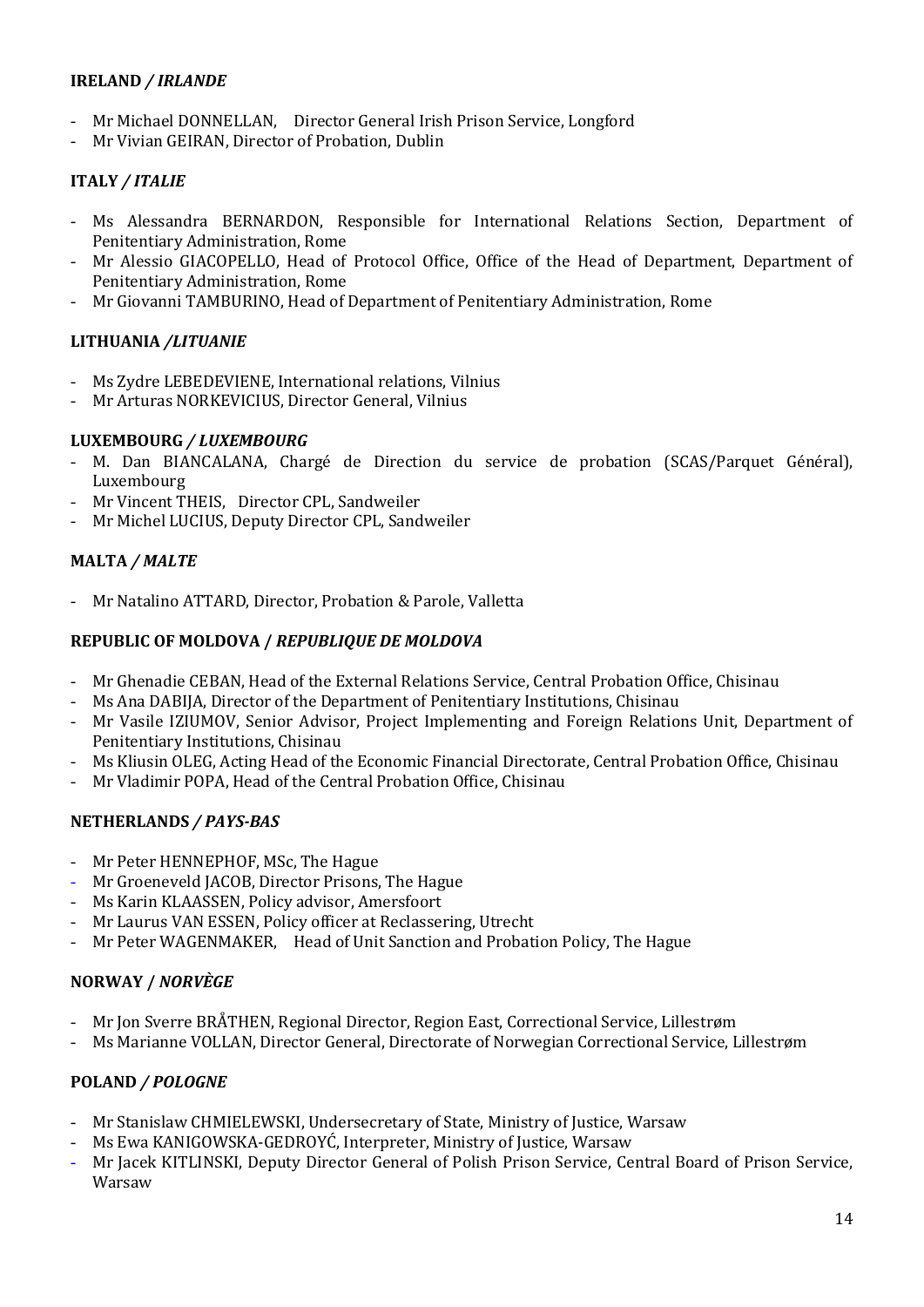- Mr Miroslaw PRZYBYLSKI, Director, Judge, Ministry of Justice, Warsaw

## **PORTUGAL /** *PORTUGAL*

- Apologised / *Excusé*

## **ROMANIA** */ ROUMANIE*

- Mr Catalin Claudiu BEJAN, General Director National Administration of Penitentiaries, Bucharest
- Ms Iuliana Elena CARBUNARU, Director, Probation Directorate, Ministry of Justice, Bucharest
- Ms Carmen NECULA, Jha Counselor, Romanian Permanent representation to the EU, Brussels

## **RUSSIAN FEDERATION /** *FEDERATION DE RUSSIE*

- Mr Gennady KORNIENKO, Director General of the Russian Penitentiary Service, Moscow
- Mr Valeriy MAXIMENKO, Head of the Private Office of the Director General, Moscow
- Mr Ivan TARANENKO, Senior expert, International Department, Federal Penal Service of Russia, Moscow

## **SAN MARINO /** *SAINT MARIN*

- Ms Maria Rita MORGANTI, Responsible of the Service of Probation, Borgo Maggiore

## **SLOVAKIA /** *SLOVAQUIE*

- Mr Eugen BALKO, Col. Director General, Bratislava
- Ms Petra MRVOVÁ, Maj. Senior Officer for International Co-operation, Bratislava

## **SLOVENIA /** *SLOVÉNIE*

- Ms Slava NOVAK, Head of the International Co-operation and Public Relations, Ljubljana
- Mr Dusan VALENTINCI, Director General, Ljubljana

## **SPAIN /** *ESPAGNE*

- Mr Soler PERE, Director General, Barcelona
- Mr Jose Maria PEREZ PEÑA, Deputy Director General of Penitentiary Inspection, Madrid
- Mr Andreu PUJOL, Business Development Manager, Barcelona
- Mr Angel YUSTE CASTILLEJO, General Secretary of Penitentiary Institutions, Madrid

## **SWEDEN** */ SUÈDE*

- Apologised / *Excusé*

## **SWITZERLAND /** *SUISSE*

- Mr Victor GAEHWILER, General Director of Prisons, Canton of Zurich
- M. Walter TROXLER, Chef de l'Unité Exécution des peines et mesures, Office fédéral de la justice, Bern
- M. John ZWICK, Chef Suppléant, Unité Exécution des peines et mesures, Berne

## **TURKEY /** *TURQUIE*

- Mr Burhan ALICI, Judge, Deputy, Head of Probation, Ankara
- Mr Ibrahim USTA, Judge, Head of Probation, Ankara
- Mr Enis Yavuz YILDIRIM, Judge, General Director of Prison and Detention Houses, Ankara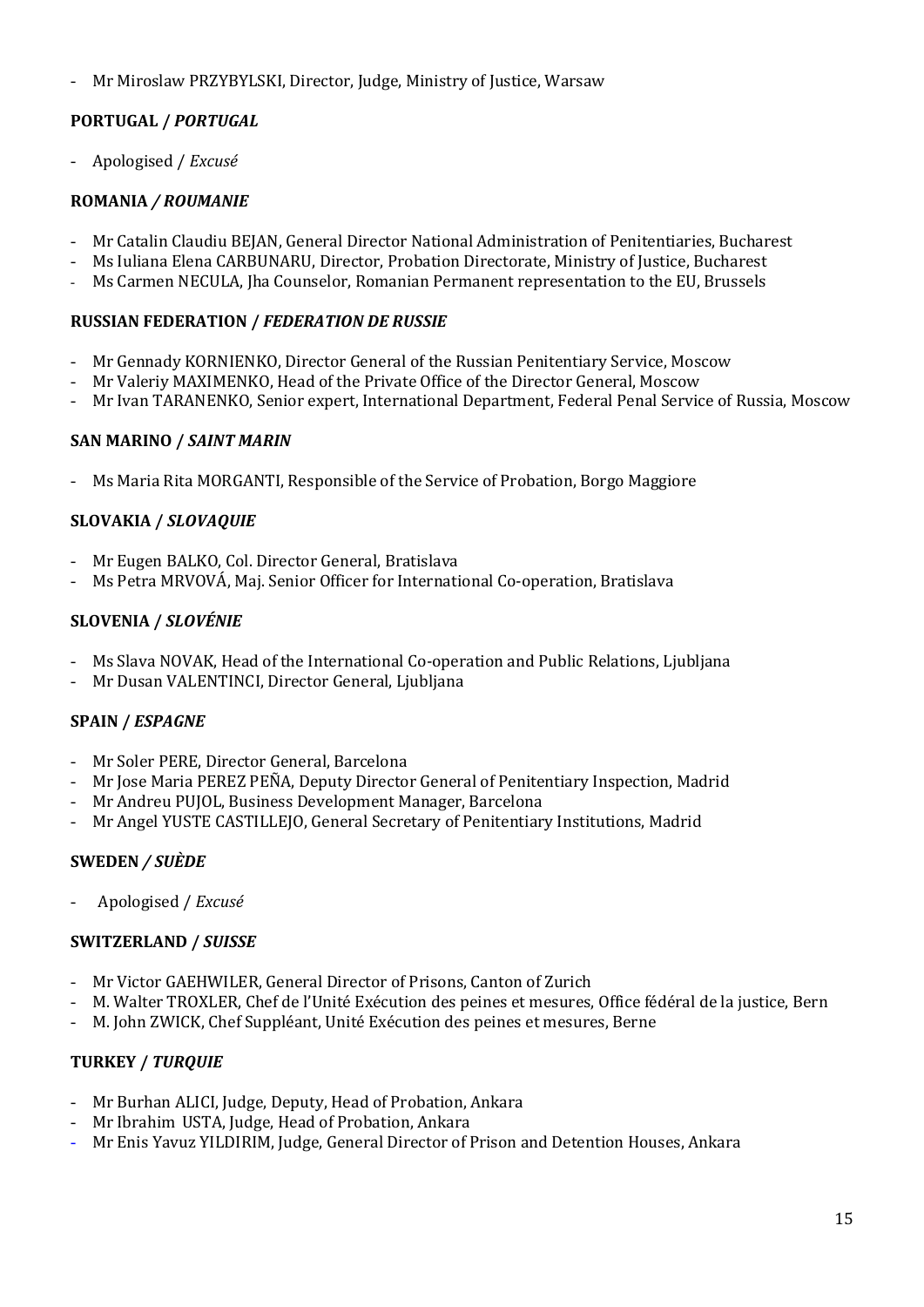## **UKRAINE** */ UKRAINE*

- Mr Volodymyr RYDVAN, First Secretary, Ministry of Interior LO, Mission of Ukraine to the EU, Brussels

## **UNITED KINGDOM** */ ROYAUME-UNI*

- Ms Sue Mc ALLISTER, Director General, Northern Ireland Prison Service, Belfast
- Mr Steve GORMAN, Head of Counter Terrorism NOMS, London
- Mr Michael SPURR, Chief Executive, London

#### **SPEAKERS /** *ORATEURS*

Parallel Panel Sessions / *Sessions d'ateliers parallèles* :

- Mr Rob ALLEN, Co-Director Justice and Prisons, London, United Kingdom
- Mme Marie-Françoise BERRENDORF, Conseillère Générale de la direction Appui juridique de l'administration pénitentiaire, Bruxelles, Belgique
- Ms Kristel BEYENS, Professor, Criminology Vrije Universiteit, Brussels, Belgium
- Mr Marc CERÓN, CEP President, Netherlands
- Mme Natalia DELGRANDE, Chercheur, Professeur, Institut de Criminologie et de Droit Pénal, Ecole des Sciences Criminelles, Lausanne, Suisse
- Mme Annie DEVOS, Directrice générale des Maisons de Justice, Bruxelles, Belgique
- Mr Michael DONNELLAN, Director General Irish Prison Service, Longford, Ireland
- Mr Steven DE RIDDER, Assistant, Criminology Vrije Universiteit Brussels, Belgium
- Mr Vivian GEIRAN, Director of Probation, Dublin, Ireland
- Mr Jörg JESSE, Director General Prison and Probation Administration, Acts of Clemency, Ministry of Justice MecklenburgSchwerin, Germany
- Mr Attila JUHÁSZ, Speaker, Eger, Hungary
- Mr Eugenio SELVAGGI, Deputy, Prosecutor General Court of Cassation, Rome, Italy
- M. Vincent SPRONCK, Directeur de la prison de Forest, Bruxelles, Belgique
- Mr Cyrus TATA, Professor, of Law and Criminal Justice, Centre for Law, Crime and Justice, The Law School, Glasgow, United Kingdom
- Mr Willem VAN DER BRUGGE, CEP Secretary General, Netherlands

#### **MODERATORS /** *MODERATEURS*

#### **Panel I** */ Atelier I*

- Mr Hans MEURISSE, Director General of the Prison Administration, Brussels, Belgium
- Mr Mauro PALMA, Vice-chair of the PC-CP, Director, Adviser to the Minister of Justice, Minstry of Justice, Rome, Italy

#### **Panel II** */ Atelier II*

- Mr Daniel FLORE, Director of Criminal Law, Ministry of Justice, Belgium
- Mr André VALLOTTON, Chair of the PC-CP, Switzerland

#### **Panel III** */ Atelier III*

- Ms Alina BARBU, Head of Public Law Department, Drafting legislation Directorate, Ministry of Justice, Bucharest, Romania
- Mr Pavel STERN, Director, Czech Probation and Mediation Service, Ministry of Justice, Headquarters of Probation and Mediation Service, Prague, Czech Republic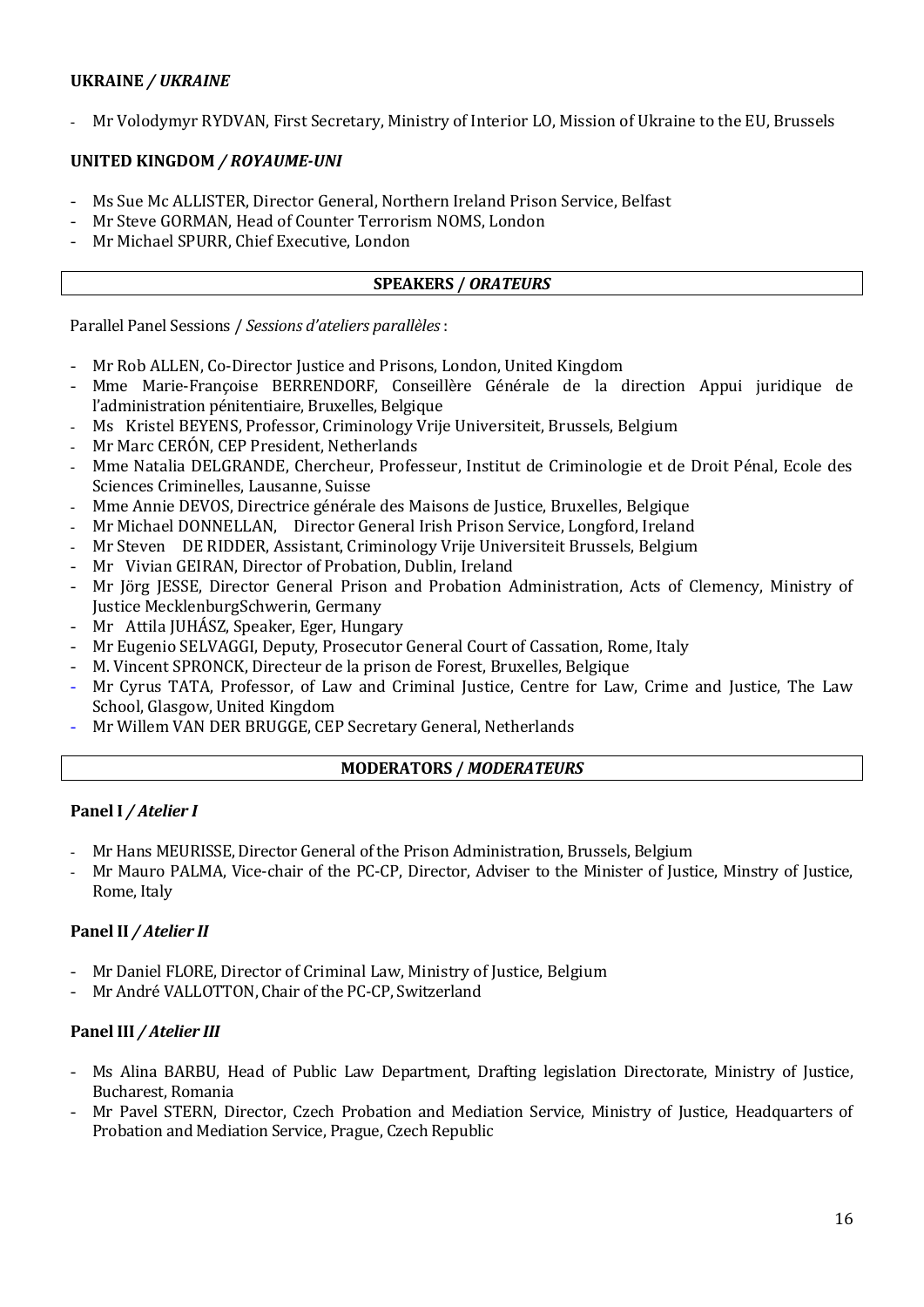#### **INTERNATIONAL ORGANISATIONS /** *ORGANISATIONS INTERNATIONALES*

#### **EUROPEAN COMMISSION /** *COMMISSION EUROPEENNE*

- Ms Jesca BENEDER, Legal Officer, Brussels, Belgium

#### **EUROPEAN ORGANISATION FOR PROBATION** */ ORGANISATION EUROPEENNE DE LA PROBATION (CEP)*

- Mr Marc CERÓN RIERA, President, European Organisation of Probation, The Hague, Netherlands
- Mr Willen VAN DER BRUGGE, Secretary General, Utrecht, Netherlands

#### **EUROPEAN ORGANISATION OF PRISON AND CORRECTIONAL SERVICES (EuroPris)** */ ORGANISATION EUROPEENNE DE LA PRISON ET DES SERVICES CORRECTIONNELS (EuroPris)*

- Mr Pedro DAS NEVES, Board member Europris, Covilhã, Portugal
- Ms Kirsten HAWLITSCHEK, Executive Director, EuroPris, The Hague, Netherlands
- Mr Peter VAN DER SANDE, President ICPA/Board member Europris, The Hague, Netherlands

#### **COUNCIL OF EUROPE /** *CONSEIL DE L'EUROPE*

#### **EUROPEAN COURT OF HUMAN RIGHTS /** *COUR EUROPÉENNE DES DROITS DE L'HOMME*

- Mr Johannes SILVIS, Judge, European Court of Human Rights, Strasbourg, France

#### **COUNCIL OF EUROPE COMMITTEES AND MECHANISMS** *COMITÉS ET MÉCANISMES DU CONSEIL DE L'EUROPE*

#### **EUROPEAN COMMITTEE ON CRIME PROBLEMS (CDPC) /** *COMITÉ EUROPÉEN POUR LES PROBLÈMES CRIMINELS (CDPC)*

- Mr Lorenzo SALAZAR, Chairman of the European Committee on Crime Problems, Judge, Director for International Criminal Affairs, Ministry of Justice, Italy

#### **EUROPEAN COMMITTEE FOR THE PREVENTION OF TORTURE (CPT) /** *COMITÉ EUROPÉEN POUR LA PRÉVENTION DE LA TORTURE (CPT)*

Apologised */ Excusé*

#### **COMMITTEE OF EXPERTS ON THE OPERATION OF EUROPEAN CONVENTIONS ON CO-OPERATION IN CRIMINAL MATTERS (PC-OC)** */ COMITE D'EXPERTS SUR LE FONCTIONNEMENT DES CONVENTIONS EUROPEENNES SUR LA COOPERATION DANS LE DOMAINE PENAL (PC-OC)*

- Mr Eugenio SELVAGGI, Deputy Prosecutor General Court of Cassation, Rome, Italy

#### **CONSULTATIVE COUNCIL OF EUROPEAN JUDGES /***CONSEIL CONSULTATIF DE JUGES EUROPEENS* **(CCJE)**

Mr Paul MAFFEI, Advisor at the Court of Cassation, Belgium

#### **CONSULTATIVE COUNCIL OF EUROPEAN PROSECUTORS /***CONSEIL CONSULTATIF DE PROCUREURS EUROPEENS* **(CCPE)**

Ms Jana ZEZULOVA, Public Prosecutor at the Supreme Public Prosecutors Office, Brno, Czech Republic